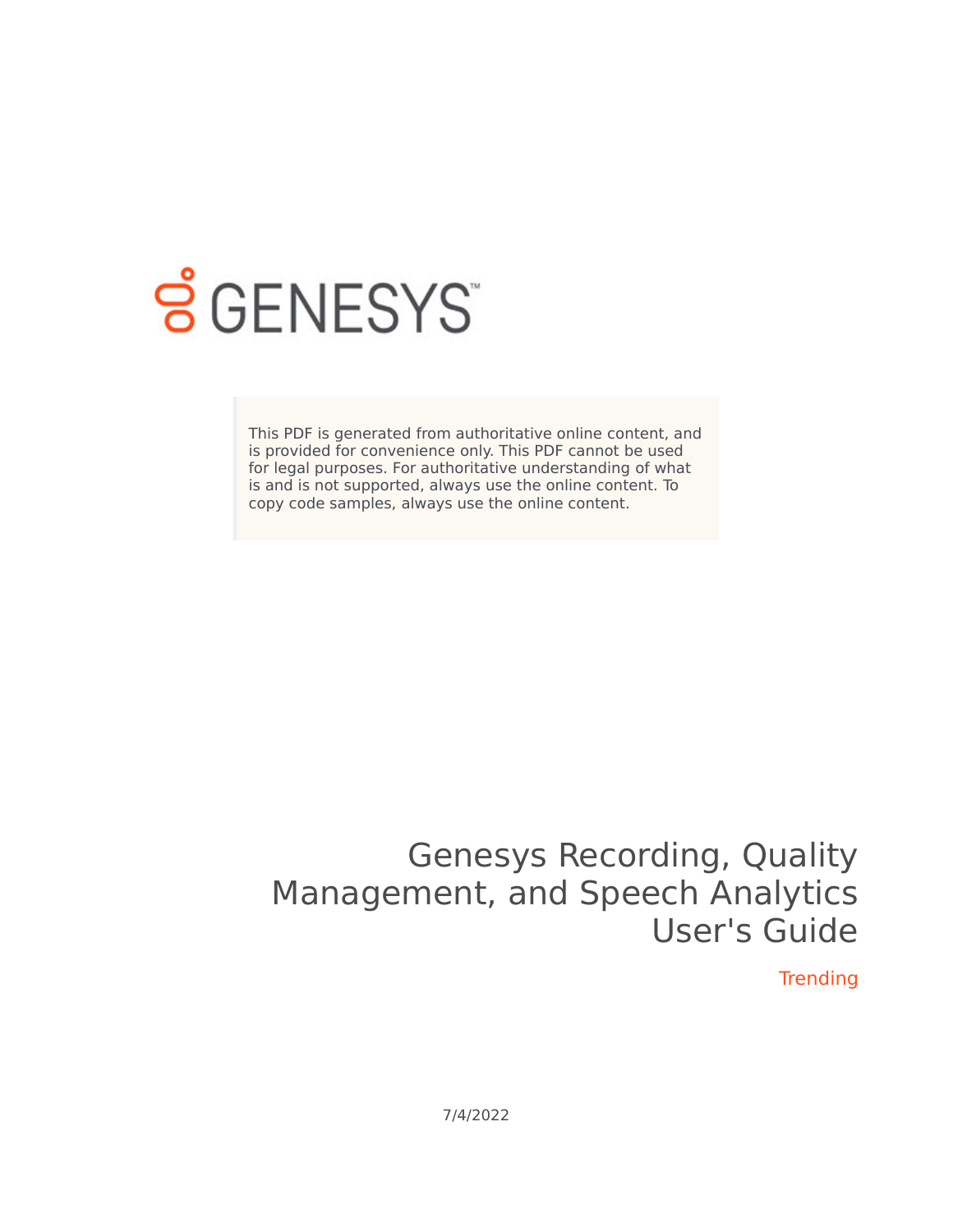## Contents

• 1 [Bubble Chart Example](#page-3-0)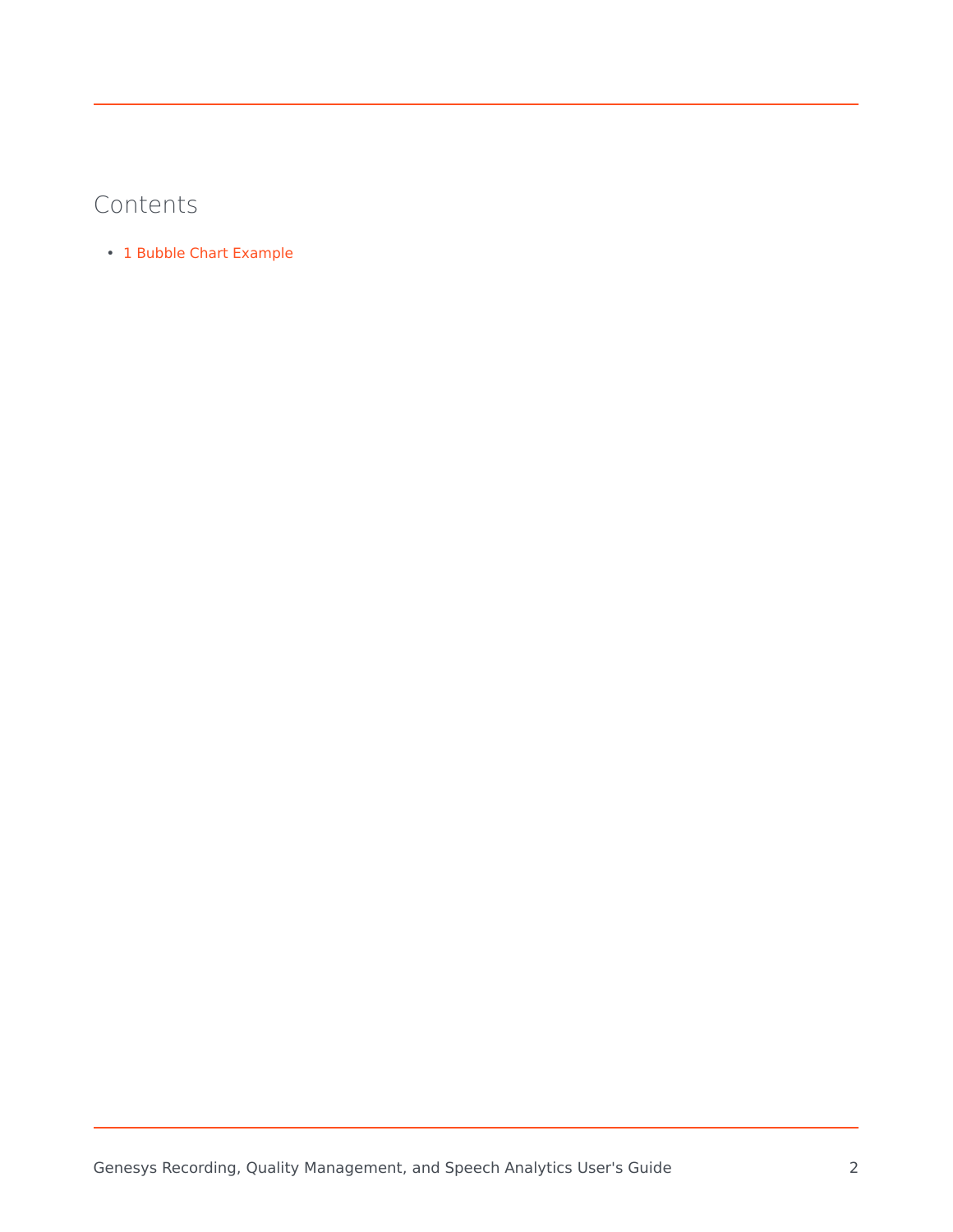

• Administrator

Use this page to monitor and analyze terms and phrases within conversations according to a variety of search criteria to better understand familiar and unexpected trends.

### **Related documentation:**

• •

The Trending page is designed to help you monitor and analyze terms and phrases within conversations and identify and explore familiar and unexpected trends. By analyzing term trends within a specific interaction set over specific time periods and/or according to a variety of search criteria (for example, agent and/or customer side, metadata, duration, categories, topics, agents, work groups, language and so on), Trending enables you to better understand emerging business issues, pinpoint events that may require close attention, identify process or service issues before they escalate and recognize strengths and weaknesses of the organization's employees, products, and processes.

The data in the Trending page is based on an automated analysis of interaction transcripts together with the identification of changes in the frequency with which a term/phrase appears in interactions. Term/phrase frequency is the number of interactions within which the term/phrase is found divided by the entire set of interactions during a given time period, expressed as a percentage. For example, if during a specific time period a phrase was used in 350 out of 1000 interactions; the phrase frequency for that given time period is  $(350/1000)*100% = 35%$ .

Terms/phrases appear in the Trending chart according to a salience measurement (for example, relative importance measurement). Terms and phrases with a high salience measurement will be included in the Trending chart. The purpose of the salience measurement is to filter out common terms/phrases (for example, thank you), to make room for significant terms and phrases.

Trending requires no input from users about what terms and phrases should be found within the interactions, and for this reason the information in the Trending page can help you identify issues and trends that are unforeseen or unexpected.

From the Trending page you can create and save Trending charts that show the distribution of terms and phrases within a selected interaction set. The relative frequency of terms and phrases is visualized using a bubble chart. The bubble chart (see image below) provides at-a-glance insight on four dimensions:

- **Size:** The size of the bubble is proportionate to the number of times the term or phrase appears in the interaction set. The larger the bubble's radius, the more the term or phrase is used within the interaction set.
- **Color:** The bubbles are shaded red or green and represent the change in frequency. The deeper the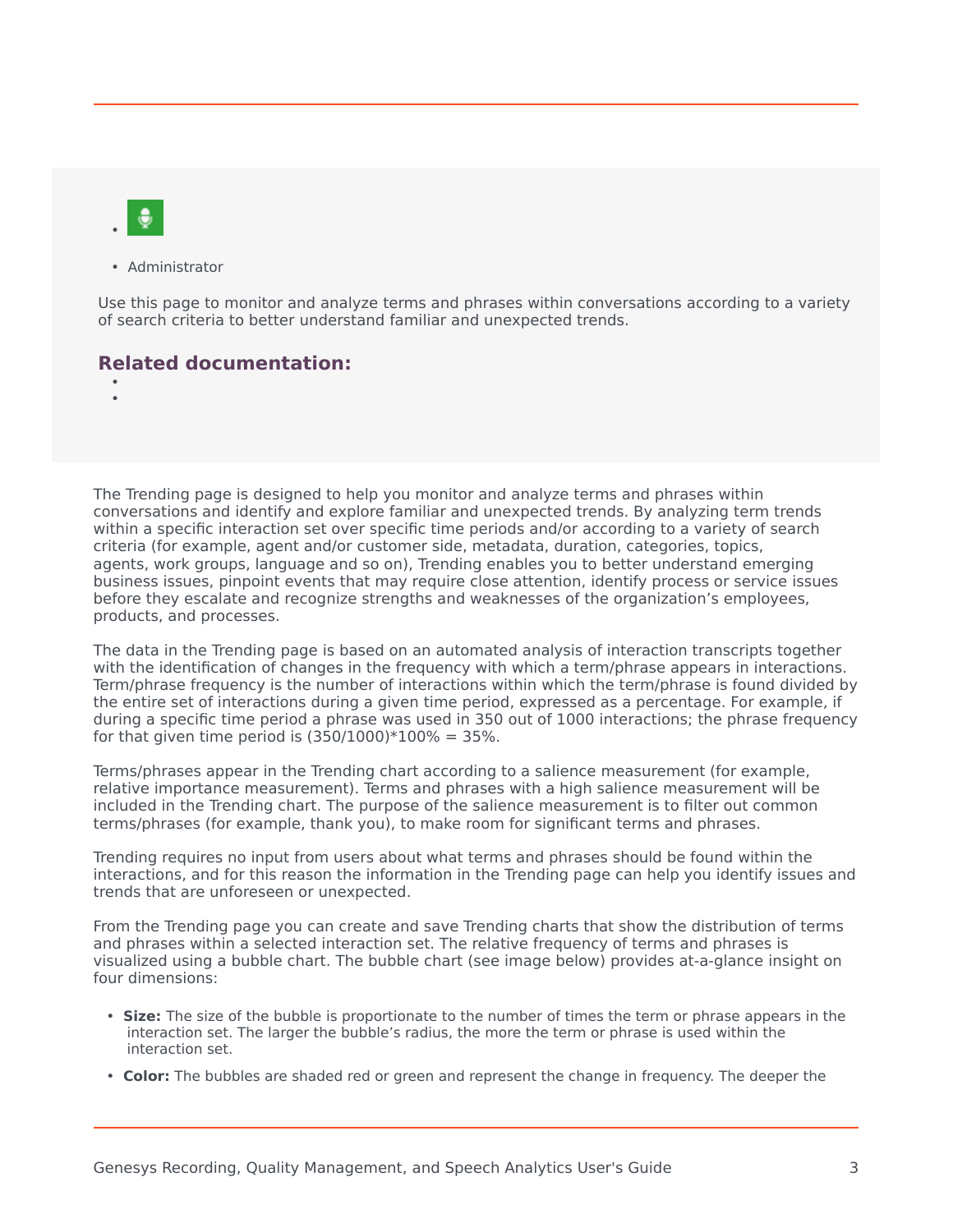shading the larger the frequency change. Red represents a negative (reduction) in frequency and green represents a positive (increase) in frequency for that particular term.

- **Comparison:** Bubbles that contain a dotted line circle indicate a term or phrase that appear in the selected interaction set in both Period 1 and Period 2. For example, if you are viewing the Period 1 tab, the dotted line represents the term/phrase frequency in Period 2 and vice versa.
- **Cluster:** Bubbles connected with lines represent a collection of terms and phrases within the interaction set that have a strong semantic similarity.

<span id="page-3-0"></span>

### Bubble Chart Example

This visual representation enables you to quickly identify the terms and phrases with the highest and lowest frequency, and any deviation from regular term frequencies. This enables users to surface and analyze trends that might otherwise go undetected. After recognizing the terms and phrases that have the strongest or weakest correlation, you can refine your search results accordingly, to search for the interactions most related to the business issue you are investigating.

For detailed information about how to configure and interpret the Trending page, refer to the following:

- Create a Trending filter
- Trending filter toolbar description
- Trending filter tooltip description
- Trending filter chart data description
- Manage the Blacklist